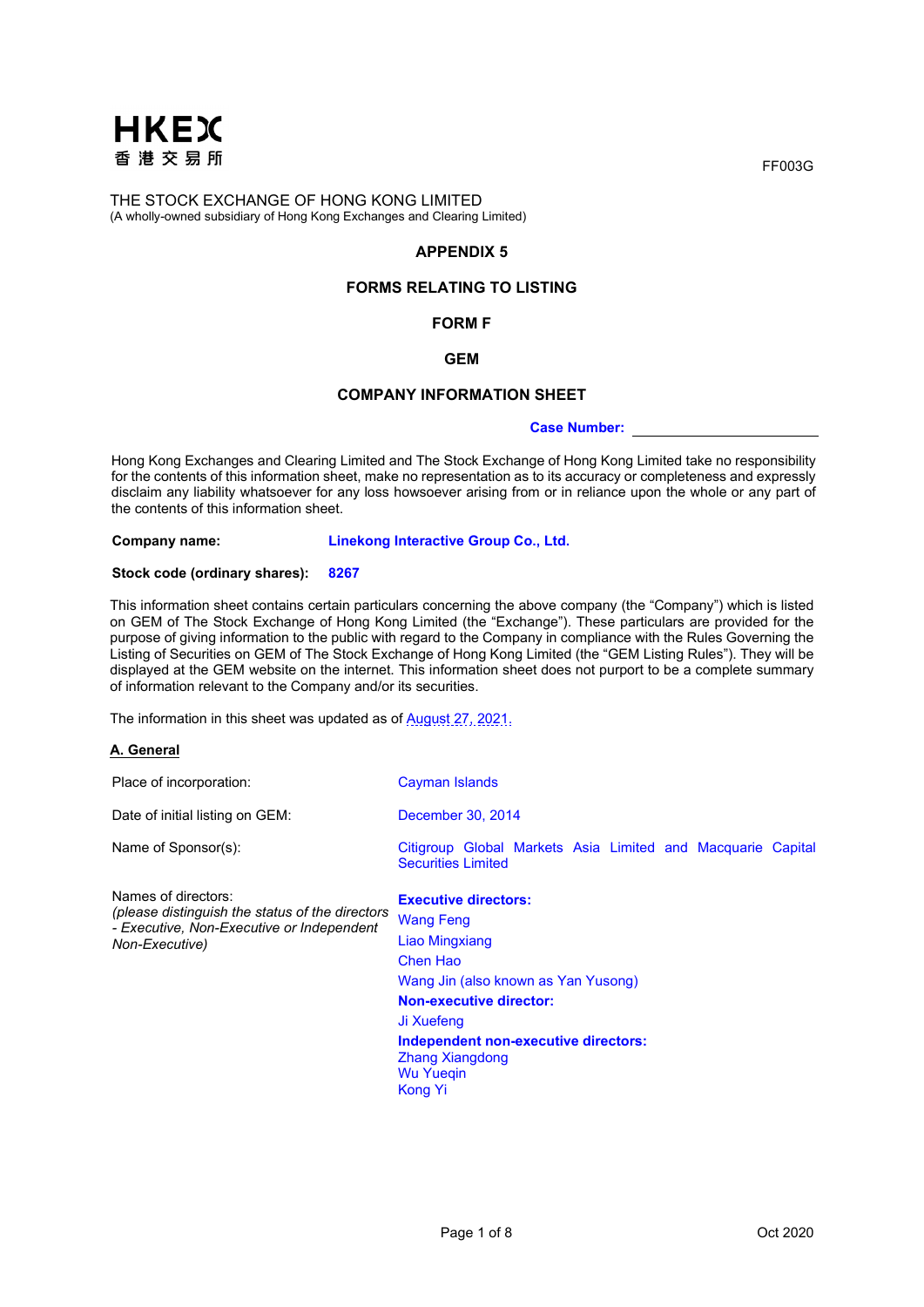| Name(s) of substantial shareholder(s):<br>(as such term is defined in rule 1.01 of the<br><b>GEM Listing Rules) and their respective</b><br>interests in the ordinary shares and other<br>securities of the Company | <b>Name</b><br><b>of</b><br><b>Substantial</b><br><b>Shareholder</b> | Capacity/<br><b>Nature</b><br>of interest                        | Number of<br><b>Shares</b> | Approximate<br>percentage of<br>shareholding |
|---------------------------------------------------------------------------------------------------------------------------------------------------------------------------------------------------------------------|----------------------------------------------------------------------|------------------------------------------------------------------|----------------------------|----------------------------------------------|
|                                                                                                                                                                                                                     | <b>Wang Feng</b><br>(Note 1)                                         | <b>Interest</b><br><b>of</b><br><b>Controlled</b><br>Corporation | 66,576,160                 | 21.53%                                       |
|                                                                                                                                                                                                                     |                                                                      | <b>Beneficial</b><br>Owner                                       | 12,640,380                 |                                              |
|                                                                                                                                                                                                                     | Wangfeng<br><b>Management</b><br>Limited<br>(Note1)                  | <b>Beneficial</b><br>Owner                                       | 66,576,160                 | 18.09%                                       |
|                                                                                                                                                                                                                     | <b>Starwish</b><br><b>Global Limited</b><br>(Note 2)                 | <b>Beneficial</b><br>Owner                                       | 52,318,760                 | 14.22%                                       |
|                                                                                                                                                                                                                     | China<br><b>Momentum</b><br>Fund, L.P.<br>(Note 2)                   | <b>Interest</b><br><b>of</b><br>controlled<br>corporation        | 52,318,760                 | 14.22%                                       |
|                                                                                                                                                                                                                     | Fosun<br>China<br><b>Momentum</b><br>Fund GP, Ltd.<br>(Note 2)       | <b>Interest</b><br><b>of</b><br>controlled<br>corporation        | 52,318,760                 | 14.22%                                       |
|                                                                                                                                                                                                                     | Fosun<br><b>Momentum</b><br><b>Holdings</b><br>Limited<br>(Note 2)   | <b>Interest</b><br><b>of</b><br>controlled<br>corporation        | 52,318,760                 | 14.22%                                       |
|                                                                                                                                                                                                                     | Fosun<br><b>Financial</b><br><b>Holdings</b><br>Limited<br>(Note 2)  | <b>Interest</b><br>of<br>controlled<br>corporation               | 52,318,760                 | 14.22%                                       |
|                                                                                                                                                                                                                     | Fosun<br>International<br>Limited<br>(Note 2)                        | <b>Interest</b><br><b>of</b><br>controlled<br>corporation        | 52,318,760                 | 14.22%                                       |
|                                                                                                                                                                                                                     | Fosun<br><b>Holdings</b><br>Limited<br>(Note 2)                      | <b>Interest</b><br><b>of</b><br>controlled<br>corporation        | 52,318,760                 | 14.22%                                       |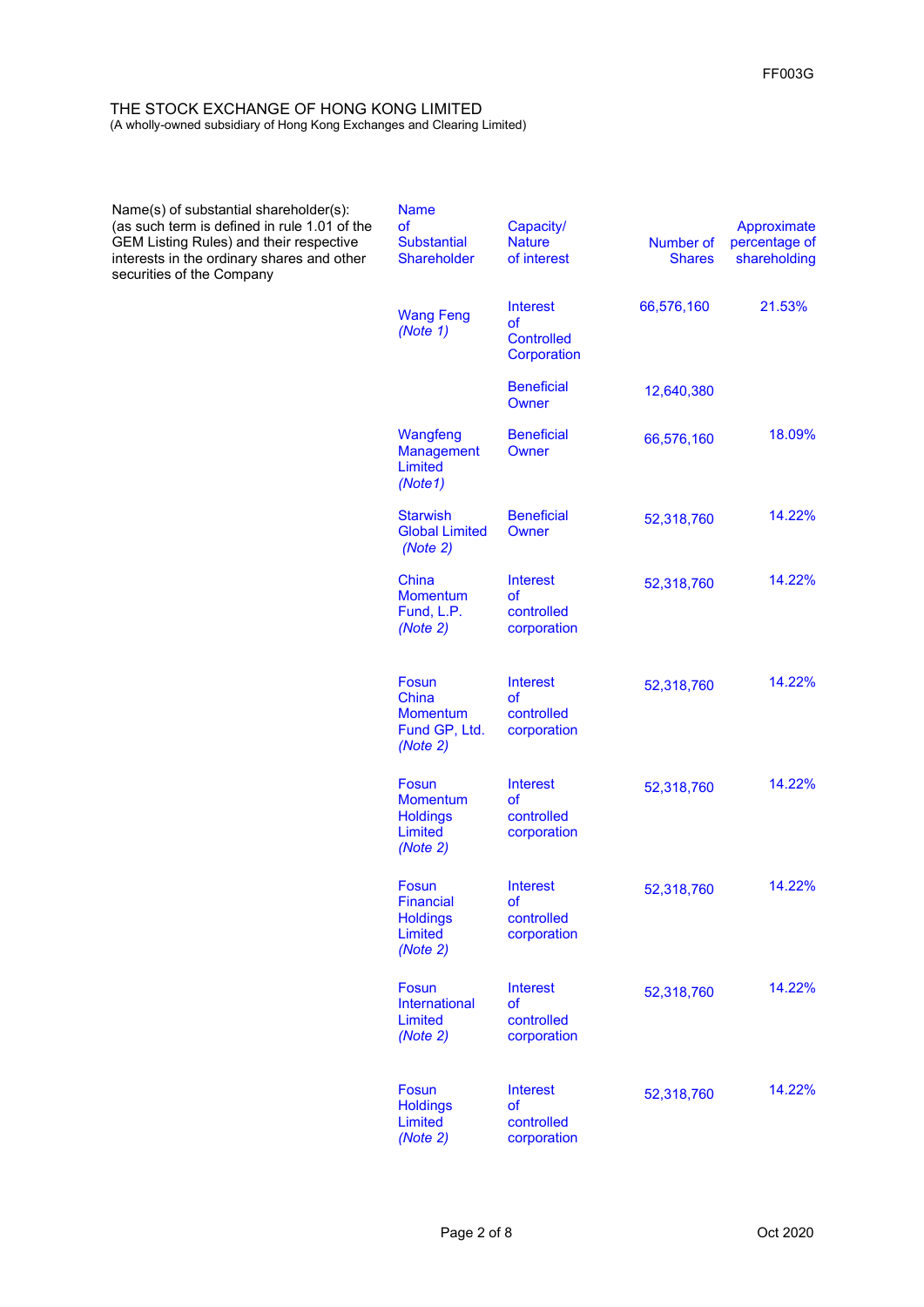| <b>Name</b><br>οf<br><b>Substantial</b><br>Shareholder        | Capacity/<br><b>Nature</b><br>of interest          | Number of<br><b>Shares</b> | Approximate<br>percentage of<br>shareholding |
|---------------------------------------------------------------|----------------------------------------------------|----------------------------|----------------------------------------------|
| Fosun<br>International<br><b>Holdings</b><br>Limited (Note 2) | Interest<br>Ωf<br>controlled<br>corporation        | 52.318.760                 | 14.22%                                       |
| Guo<br>Guangchang<br>(Note 2)                                 | <b>Interest</b><br>of<br>controlled<br>corporation | 52,318,760                 | 14.22%                                       |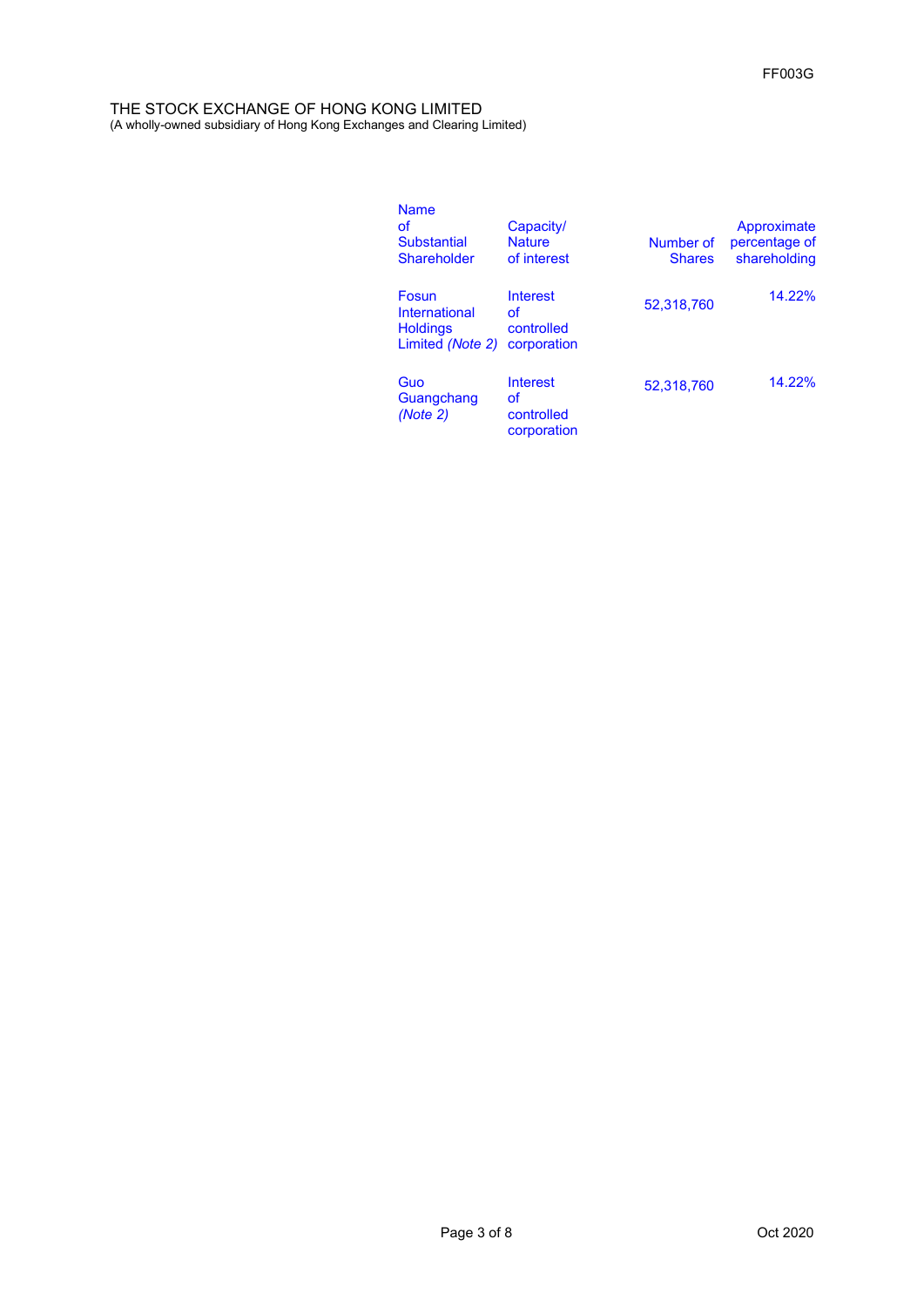Notes:

- (1) Wang Feng holds the entire issued share capital of Wangfeng Management Limited, which in turn directly holds 66,576,160 Shares. Accordingly, Wang Feng is deemed to be interested in the 66,576,160 Shares held by Wangfeng Management Limited. In addition, Wang Feng is interested in 4,207,072 Shares and 8,433,308 restricted shares unit awards ("RSUs") granted to him under the restricted shares unit scheme of the Company (the "RSU Scheme") entitling him to receive 8,433,308 Shares. Ms. Zhu Li is the wife of Mr. Wang Feng and is deemed to be interested in the Shares interested by Mr. Wang Feng under the Securities and Futures Ordinance (Chapter 571 of the Laws of Hong Kong) ("SFO").
- (2) Starwish Global Limited is wholly-owned by China Momentum Fund, L.P. ("China Momentum"), an exempted limited partnership in Cayman Islands. Fosun China Momentum Fund GP, Ltd. ("Fosun China Momentum") is the general partner of China Momentum and is in turn whollyowned by Fosun Momentum Holdings Limited ("Fosun Momentum Holdings"). Fosun Momentum Holdings is whollyowned by Fosun Financial Holdings Limited ("Fosun Financial Holdings") which is in turn wholly-owned by Fosun International Limited ("Fosun International"), a company listed on the Main Board of the Stock Exchange (Stock Code: 00656).

As of June 30, 2021, based on information available on the Stock Exchange, Fosun International is 72.14% owned by Fosun Holdings Limited ("Fosun Holdings") which is in turn wholly-owned by Fosun International Holdings Ltd. ("Fosun International Holdings"), a company controlled as to approximately 85.29% by Mr. Guo Guangchang.

Accordingly, each of Guo Guangchang, Fosun International Holdings, Fosun Holdings, Fosun International, Fosun Financial Holdings, Fosun Momentum Holdings, Fosun China Momentum and China Momentum is deemed to be interest in all the Shares held by Starwish Global Limited under the SFO.

Name(s) of company(ies) listed on GEM or the Main Board of the Stock Exchange within N/A the same group as the Company:

Financial year end date: December 31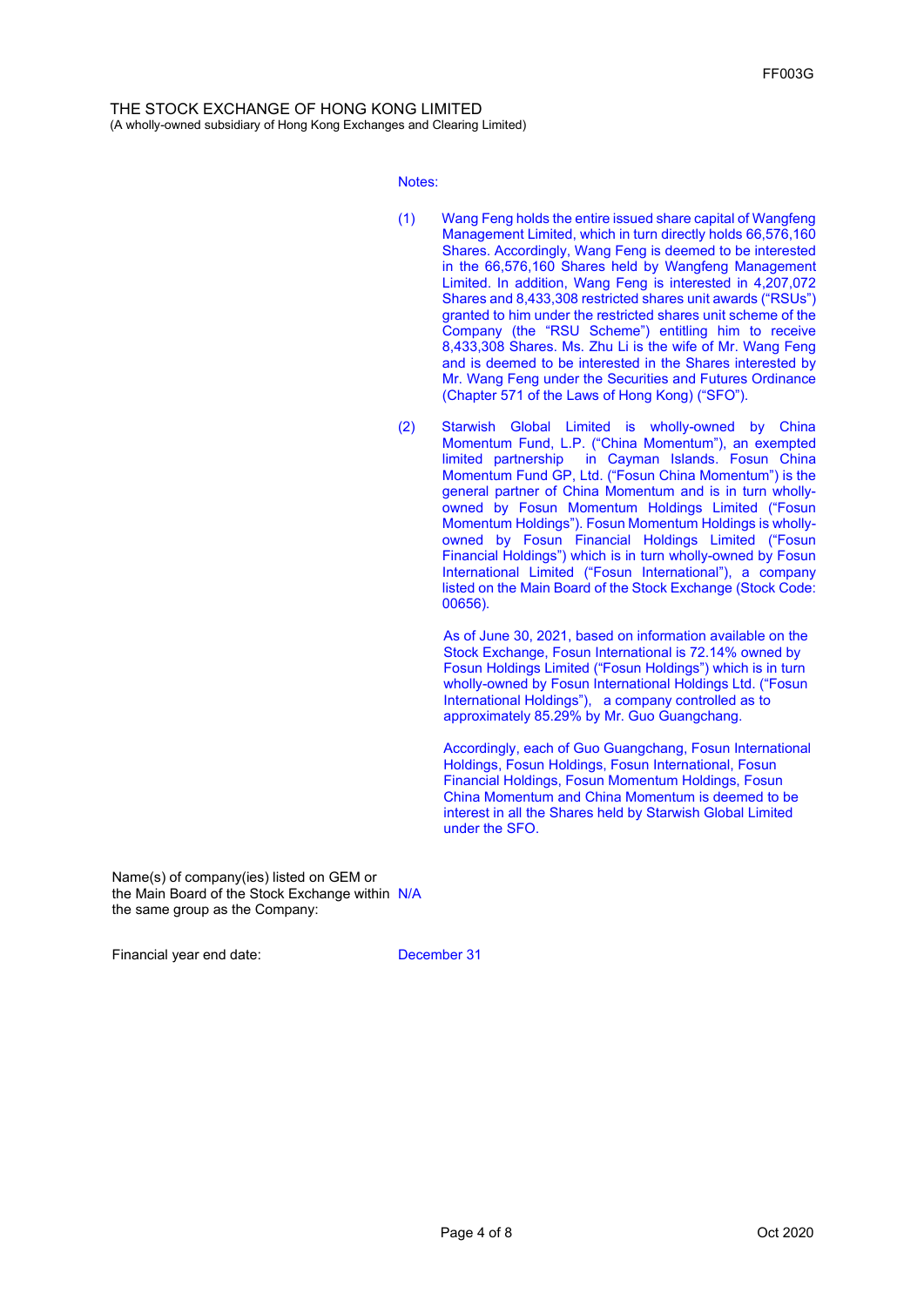| Registered address:                          | Floor 4, Willow House<br><b>Cricket Square</b><br>P.O. Box 2804<br><b>Grand Cayman KY1-1112</b>                                                                                                                                                               |
|----------------------------------------------|---------------------------------------------------------------------------------------------------------------------------------------------------------------------------------------------------------------------------------------------------------------|
| Head office and principal place of business: | <b>Cayman Islands</b><br>Head Office and Principal Place of Business in the People's Republic<br>of China:<br>5/F, Qiming International Mansion<br><b>Wangjing North Road</b><br><b>Chaoyang District</b><br><b>Beijing</b><br>The People's Republic of China |
|                                              | Principal Place of Business in Hong Kong:<br>40th Floor, Dah Sing Financial Centre<br>No. 248 Queen's Road East<br>Wanchai<br><b>Hong Kong</b>                                                                                                                |
| Web-site address (if applicable):            | www.linekong.com                                                                                                                                                                                                                                              |
| Share registrar:                             | Cayman Islands Principal Share Registrar and Transfer Agent:<br><b>Offshore Incorporations (Cayman) Limited</b><br>Floor 4, Willow House<br><b>Cricket Square</b><br>P.O. Box 2804<br><b>Grand Cayman KY1-1112</b><br><b>Cayman Islands</b>                   |
|                                              | Hong Kong Share Registrar:<br><b>Computershare Hong Kong Investor Services Limited</b><br>Shops 1712-1716, 17th Floor<br><b>Hopewell Centre</b><br>183 Queen's Road East<br>Wanchai<br><b>Hong Kong</b>                                                       |
| Auditors:                                    | <b>PricewaterhouseCoopers</b><br><b>Certified Public Accountants</b><br>22/F, Prince's Building<br><b>Central</b><br><b>Hong Kong</b>                                                                                                                         |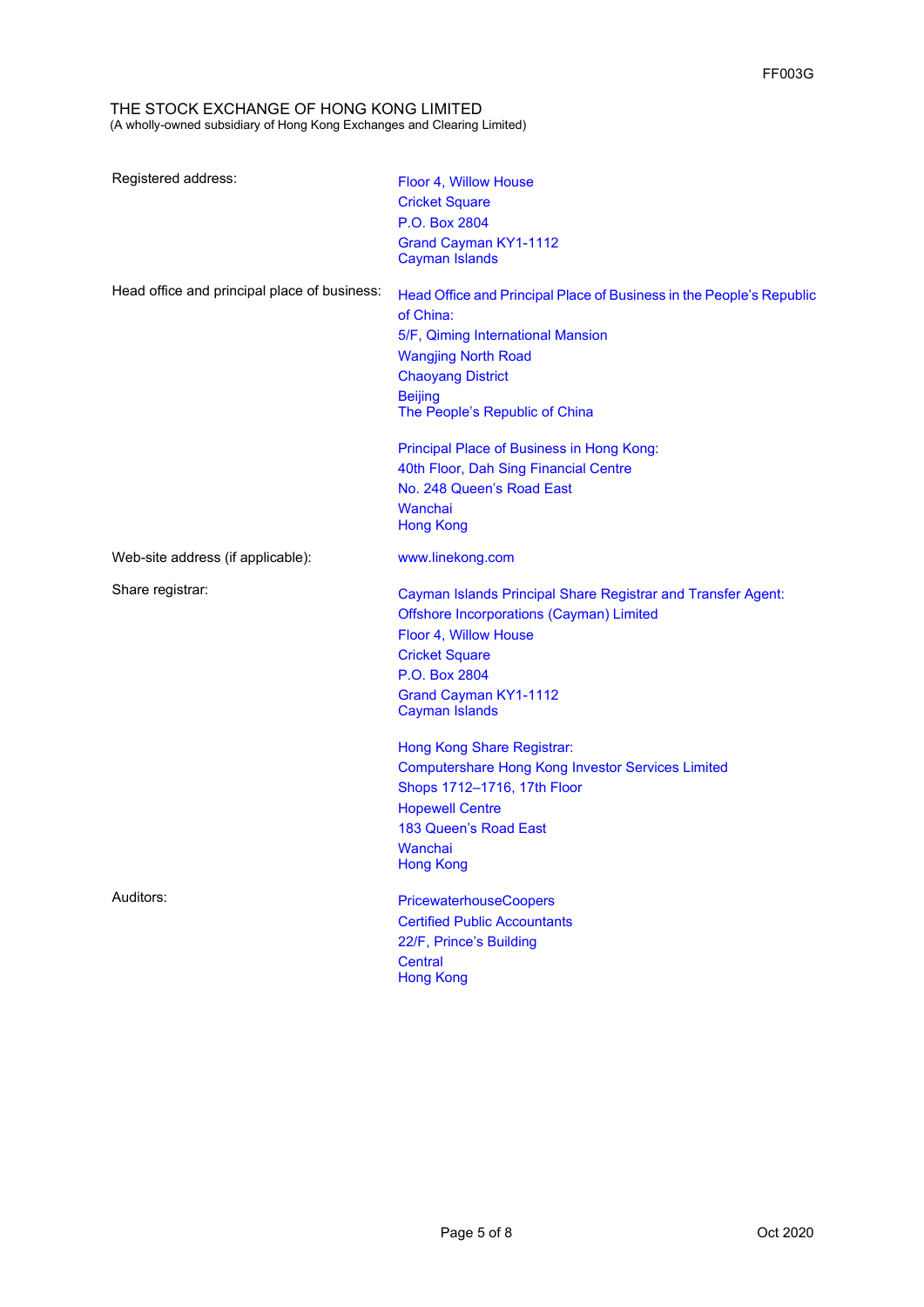## **B. Business activities**

*(Please insert here a brief description of the business activities undertaken by the Company and its subsidiaries.)*

The Group is an online and mobile game developer and publisher and a film producer headquartered in China.

## **C. Ordinary shares**

| Number of ordinary shares in issue:                                                                           | 367,974,964 |
|---------------------------------------------------------------------------------------------------------------|-------------|
| Par value of ordinary shares in issue: US\$0.000025                                                           |             |
| Board lot size (in number of shares):                                                                         | 500 Shares  |
| Name of other stock exchange(s) on<br>which ordinary shares are also listed: N/A                              |             |
| D. Warrants                                                                                                   |             |
| Stock code:                                                                                                   | N/A         |
| Board lot size:                                                                                               | N/A         |
| Expiry date:                                                                                                  | N/A         |
| Exercise price:                                                                                               | N/A         |
| Conversion ratio:<br>(Not applicable if the warrant is<br>denominated in dollar value of<br>conversion right) | N/A         |
| No. of warrants outstanding:                                                                                  | N/A         |
| No. of shares falling to be issued upon N/A<br>the exercise of outstanding warrants:                          |             |

# **E. Other securities**

Details of any other securities in issue.

*(i.e. other than the ordinary shares described in C above and warrants described in D above but including options granted to executives and/or employees).*

*(Please include details of stock code if listed on GEM or the Main Board or the name of any other stock exchange(s) on which such securities are listed).*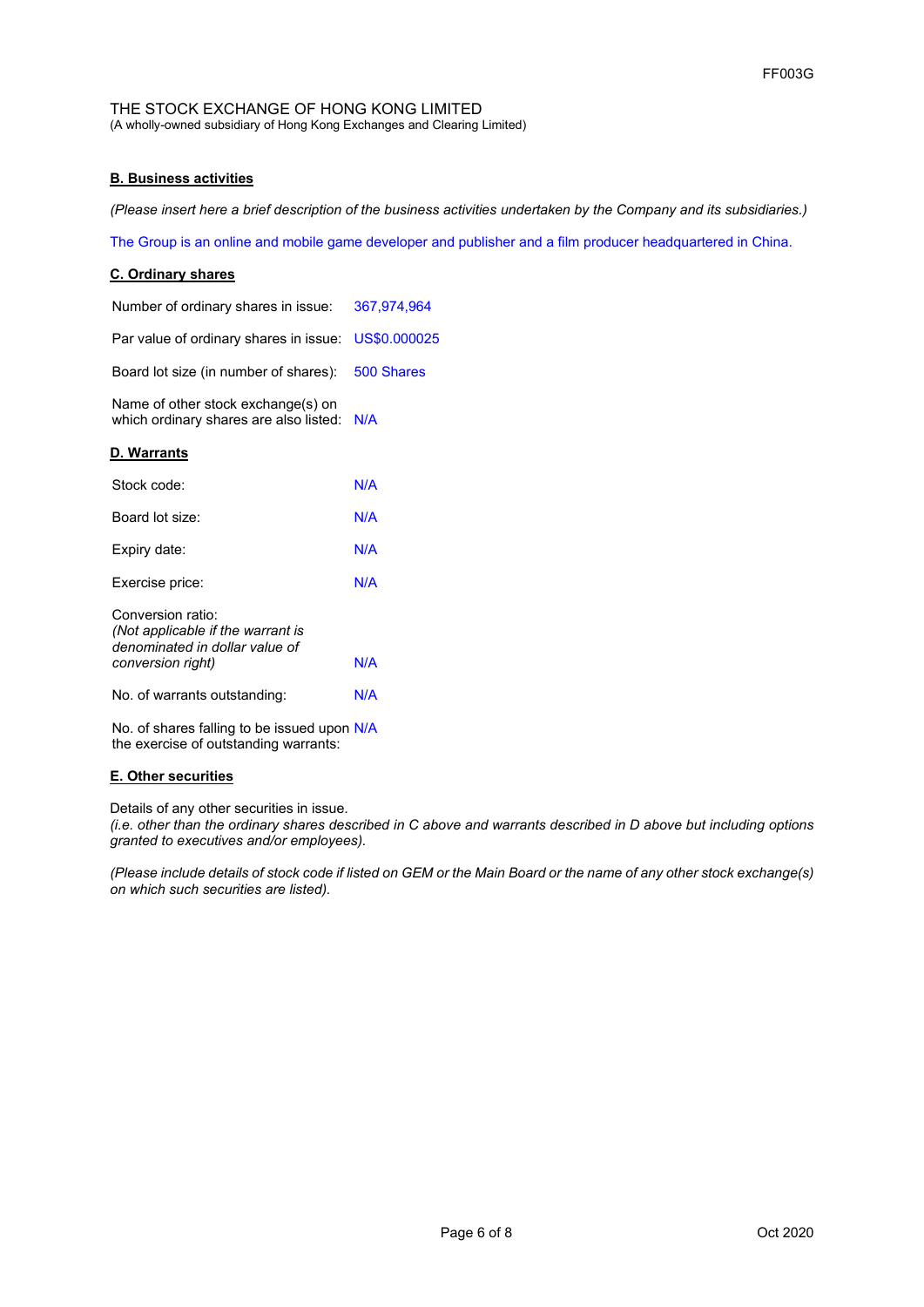If there are any debt securities in issue that are guaranteed, please indicate name of guarantor.

On August 12, 2015, the Company granted 1,849,192 share options to subscribe for 1,849,192 shares of the Company to the then chief financial officer of the Company. As of the date hereof, 462,298 share options have been vested and 1,386,894 share options have been lapsed.

On October 9, 2015, the Company granted 6,010,000 share options to subscribe for 6,010,000 shares of the Company to 98 members of staff of the Company, who are not directors, chief executive or substantial shareholders of the Company, or any of their respective associate(s). As of the date hereof, 2,878,750 share options have been vested and 3,131,250 share options have been lapsed.

On June 15, 2016, the Company granted 1,750,000 share options to subscribe for 1,750,000 shares of the Company to 5 members of staff of the Company, who are not directors, chief executive or substantial shareholders of the Company, or any of their respective associate(s). As of the date hereof, 975,000 share options have been vested and 775,000 share options have been lapsed.

On January 18, 2017, the Company granted 9,225,000 share options to subscribe for 9,225,000 shares of the Company to 151 members of staff of the Company, who are not directors, chief executive or substantial shareholders of the Company, or any of their respective associate(s). As of the date hereof, 3,291,250 share options have been vested and 5,933,750 share options have been lapsed.

On April 1, 2019, the Company granted 1,300,000 share options to subscribe for 1,300,000 shares of the Company to an executive director and a senior management of the Company. As of the date hereof, 1,092,000 share options have been vested and 208,000 share options are subject to the vesting schedule and remain outstanding.

On August 16, 2019, the Company granted 860,000 share options to subscribe for 860,000 shares of the Company to 17 members of staff of the Company, who are not directors, chief executive or substantial shareholders of the Company, or any of their respective associate(s). As of the date hereof, 368,750 share options have been vested and 141,250 share options have been lapsed, and the remaining share options are subject to vesting schedule and remain outstanding.

On May 17, 2021, the Company granted 3,645,000 share options to subscribe for 3,645,000 shares of the Company to three executive directors of the Company and 23 members of staff, who are not directors, chief executive or substantial shareholders of the Company, or any of their respective associate(s). As of the date hereof, 700,000 share options have been vested and 30,000 share options have been lapsed. The remaining share options are subject to the vesting schedule and remain outstanding.